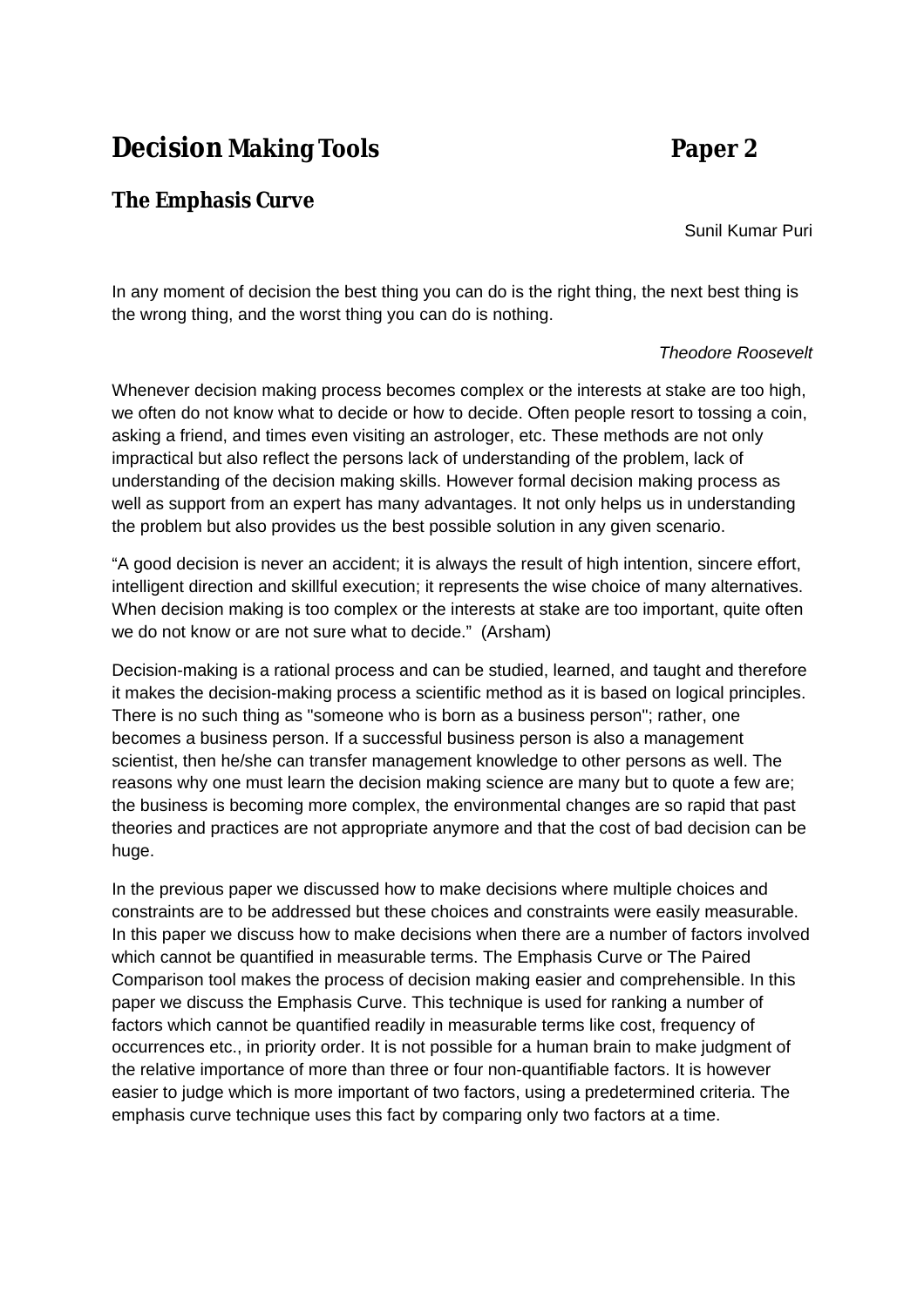# **The Emphasis Curve**

The technique can be used in any or all such situations where number of factors are more and the factors cannot be easily quantified. We discuss two cases of equipment buying as case study. The first example is for making a decision to buy a car, and the second example is to make a decision to buy a capital equipment i.e., a knitting machine. The technique can also be used for analyzing data to conclude results and conclusions.

### **The Method**

The steps used for emphasis curve are as follows: In table attached write down the

List the factors for ranking under "Scope". The number of factors may be more than ten. The matrix can be extended.

Compare factor 1 with factor 2 and rank the most important, To judge the relative importance of two factors the criteria used may use weightings e.g., degree of seriousness, capital investment, speed of completion etc, on a scale of 1-10. Ring the more important of the two

Compare factor 1 with factor 3 and weight the two, determine the more important and ring that factor, similarly compare factor 1 with all other factors 4, 5, 6, 7, 8, 9, and 10 and put a ring around the more important.

Having compared factor I against all the factors proceed to compare factor 2 with factor 3, 2 with 4, 2 with 5 and so on.

Similarly compare factor 3 with 4, 3 with 5 and so on till you compare factor 9 with 10.

Count the rings factor wise and write the number of rings in the right hand side Colum against the factor. In row against factor 1 write the total number of rings marked around number 1 and in row two write the number of rings marked around the number 2 and so on.

Check the total with formula Total =  $N(N-1)/2$  in a matrix of ten factors the total shall be  $N(N-1)/2$  or  $10(10-1)/2 = 0$  or  $90/2 = 45$ 

Write the factor number in the box that equals the number of rings put around that factor number. If in any box there are two or more factor numbers i.e., if two or more factors obtain same number of rings check with each other and rank the factor according to the importance as per the original decision.

Generally the length of time to make a judgment between two factors shall not significantly affect the outcome; therefore the rule is "accept the first decision and record it and move quickly to the next pair.

Given below is the blank table of The Emphasis Curve, The Emphasis Curve for purchase of a car and The Emphasis Curve for purchase of a Knitting Machine filled as an example which explicitly explains the working procedure of this chart and the results so obtained. The blank sheet is for readers use as a ready template.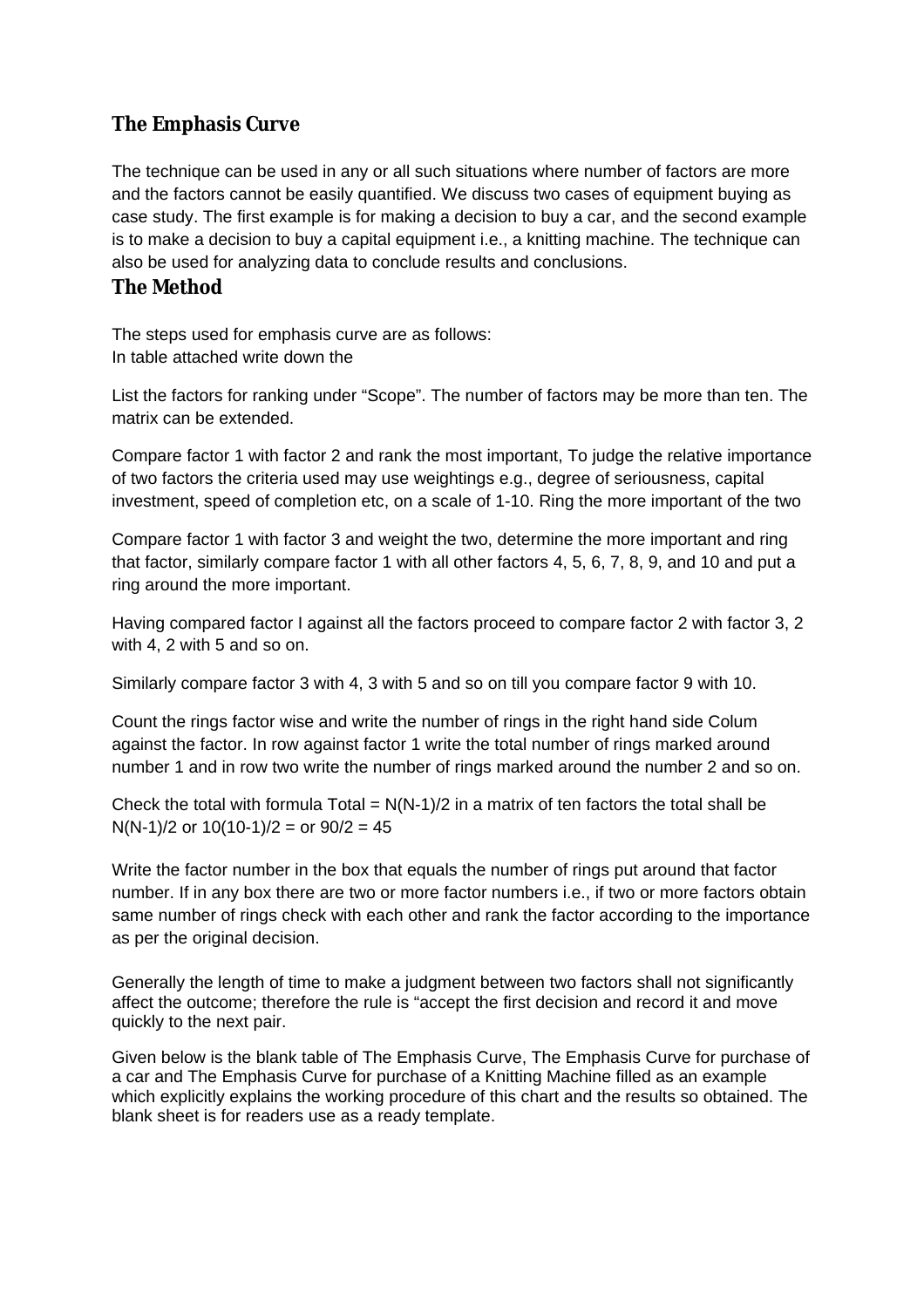|                                                                                                                                          |        |              |  |  |                |   |  |  |                          | The Emphasis Curve Table |                |                |                |                |                |                |                |                |                |              |           |
|------------------------------------------------------------------------------------------------------------------------------------------|--------|--------------|--|--|----------------|---|--|--|--------------------------|--------------------------|----------------|----------------|----------------|----------------|----------------|----------------|----------------|----------------|----------------|--------------|-----------|
|                                                                                                                                          |        |              |  |  |                |   |  |  |                          |                          |                |                |                |                |                |                |                |                |                |              |           |
|                                                                                                                                          |        |              |  |  |                |   |  |  |                          |                          |                |                |                |                |                |                |                |                |                |              |           |
| S. No                                                                                                                                    | Factor |              |  |  |                |   |  |  |                          |                          |                |                |                |                |                |                |                |                |                | No of Rings  |           |
|                                                                                                                                          |        |              |  |  |                |   |  |  |                          | 1                        | $\mathbf 1$    | 1              | 1              | 1              | 1              | 1              | 1              | 1              |                |              |           |
| 1                                                                                                                                        |        |              |  |  |                |   |  |  |                          | $\overline{2}$           | 3              | 4              | 5              | 6              | $\overline{7}$ | 8              | 9              | 10             | 1              |              |           |
|                                                                                                                                          |        |              |  |  |                |   |  |  |                          |                          | $\overline{2}$ | $\overline{2}$ | $\overline{2}$ | $\overline{2}$ | $\overline{2}$ | $\overline{2}$ | $\overline{2}$ | $\overline{2}$ |                |              |           |
| $\overline{2}$                                                                                                                           |        |              |  |  |                |   |  |  |                          |                          | 3              | 4              | 5              | 6              | $\overline{7}$ | 8              | 9              | 10             | $\overline{2}$ |              |           |
|                                                                                                                                          |        |              |  |  |                |   |  |  |                          |                          |                | 3              | 3              | 3              | 3              | 3              | 3              | 3              | 3              |              |           |
| 3                                                                                                                                        |        |              |  |  |                |   |  |  |                          |                          |                | 4              | 5              | 6              | $\overline{7}$ | 8              | 9              | 10             |                |              |           |
|                                                                                                                                          |        |              |  |  |                |   |  |  |                          |                          |                |                | 4              | 4              | 4              | 4              | 4              | 4              | 4              |              |           |
| 4                                                                                                                                        |        |              |  |  |                |   |  |  |                          |                          |                |                | 5              | 6              | $\overline{7}$ | 8              | 9              | 10             |                |              |           |
|                                                                                                                                          |        |              |  |  |                |   |  |  |                          |                          |                |                |                | 5              | 5              | 5              | 5              | 5              | 5              |              |           |
| 5                                                                                                                                        |        |              |  |  |                |   |  |  |                          |                          |                |                |                | 6              | $\overline{7}$ | 8              | 9              | 10             |                |              |           |
|                                                                                                                                          |        |              |  |  |                |   |  |  |                          |                          |                |                |                |                | 6              | 6              | 6              | $\,6$          | 6              |              |           |
| 6                                                                                                                                        |        |              |  |  |                |   |  |  |                          |                          |                |                |                |                | 7              | 8              | 9              | 10             |                |              |           |
|                                                                                                                                          |        |              |  |  |                |   |  |  |                          |                          |                |                |                |                |                | 7              | $\overline{7}$ | $\overline{7}$ | 7              |              |           |
| $\overline{7}$                                                                                                                           |        |              |  |  |                |   |  |  |                          |                          |                |                |                |                |                | 8              | 9              | 10             |                |              |           |
|                                                                                                                                          |        |              |  |  |                |   |  |  |                          |                          |                |                |                |                |                |                | 8              | 8              | 8              |              |           |
| 8                                                                                                                                        |        |              |  |  |                |   |  |  |                          |                          |                |                |                |                |                | 9              | 10             |                |                |              |           |
|                                                                                                                                          |        |              |  |  |                |   |  |  |                          |                          |                |                |                |                |                |                | 9              | 9              |                |              |           |
| 9                                                                                                                                        |        |              |  |  |                |   |  |  |                          |                          |                |                |                |                |                |                |                | 10             |                |              |           |
|                                                                                                                                          |        |              |  |  |                |   |  |  |                          |                          |                |                |                |                |                |                |                |                | 10             |              |           |
| 10                                                                                                                                       |        |              |  |  |                |   |  |  |                          |                          |                |                |                |                |                |                |                |                |                |              |           |
|                                                                                                                                          |        |              |  |  |                |   |  |  |                          |                          |                |                |                |                |                | Total          |                |                |                |              |           |
| Check the total with formula Total = $N(N-1)/2$ in a matrix of ten factors the total shall be<br>$N(N-1)/2$ or 10(10-1)/2 = or 90/2 = 45 |        |              |  |  |                |   |  |  |                          |                          |                |                |                |                |                |                |                |                |                |              |           |
| Write the factor number in the box that equals the number of rings put around that factor                                                |        |              |  |  |                |   |  |  |                          |                          |                |                |                |                |                |                |                |                |                |              |           |
| number. If in any box there are two or more factor numbers i.e., if two or more factors obtain                                           |        |              |  |  |                |   |  |  |                          |                          |                |                |                |                |                |                |                |                |                |              |           |
| same number of rings check with each other and rank the factor according to the importance                                               |        |              |  |  |                |   |  |  |                          |                          |                |                |                |                |                |                |                |                |                |              |           |
| as per the original decision.                                                                                                            |        |              |  |  | 9              | 8 |  |  | $\overline{7}$           |                          |                |                |                |                |                |                |                |                |                | $\mathbf{1}$ |           |
| Score                                                                                                                                    |        | 10           |  |  |                |   |  |  |                          |                          | $\,6$          |                | 5              |                | $\overline{4}$ |                | 3              |                | $\overline{2}$ |              | $\pmb{0}$ |
| Factor                                                                                                                                   |        |              |  |  |                |   |  |  |                          |                          |                |                |                |                |                |                |                |                |                |              |           |
|                                                                                                                                          |        |              |  |  |                |   |  |  |                          |                          |                |                |                |                |                |                |                |                |                |              |           |
| Final<br>Rank                                                                                                                            |        | $\mathbf{1}$ |  |  | $\overline{2}$ | 3 |  |  | $\overline{\mathcal{A}}$ |                          | 5              |                | 6              |                | $\overline{7}$ |                | 8              |                | 9              | 10           |           |
| Factor                                                                                                                                   |        |              |  |  |                |   |  |  |                          |                          |                |                |                |                |                |                |                |                |                |              |           |
|                                                                                                                                          |        |              |  |  |                |   |  |  |                          |                          |                |                |                |                |                |                |                |                |                |              |           |
|                                                                                                                                          |        |              |  |  |                |   |  |  |                          |                          |                |                |                |                |                |                |                |                |                |              |           |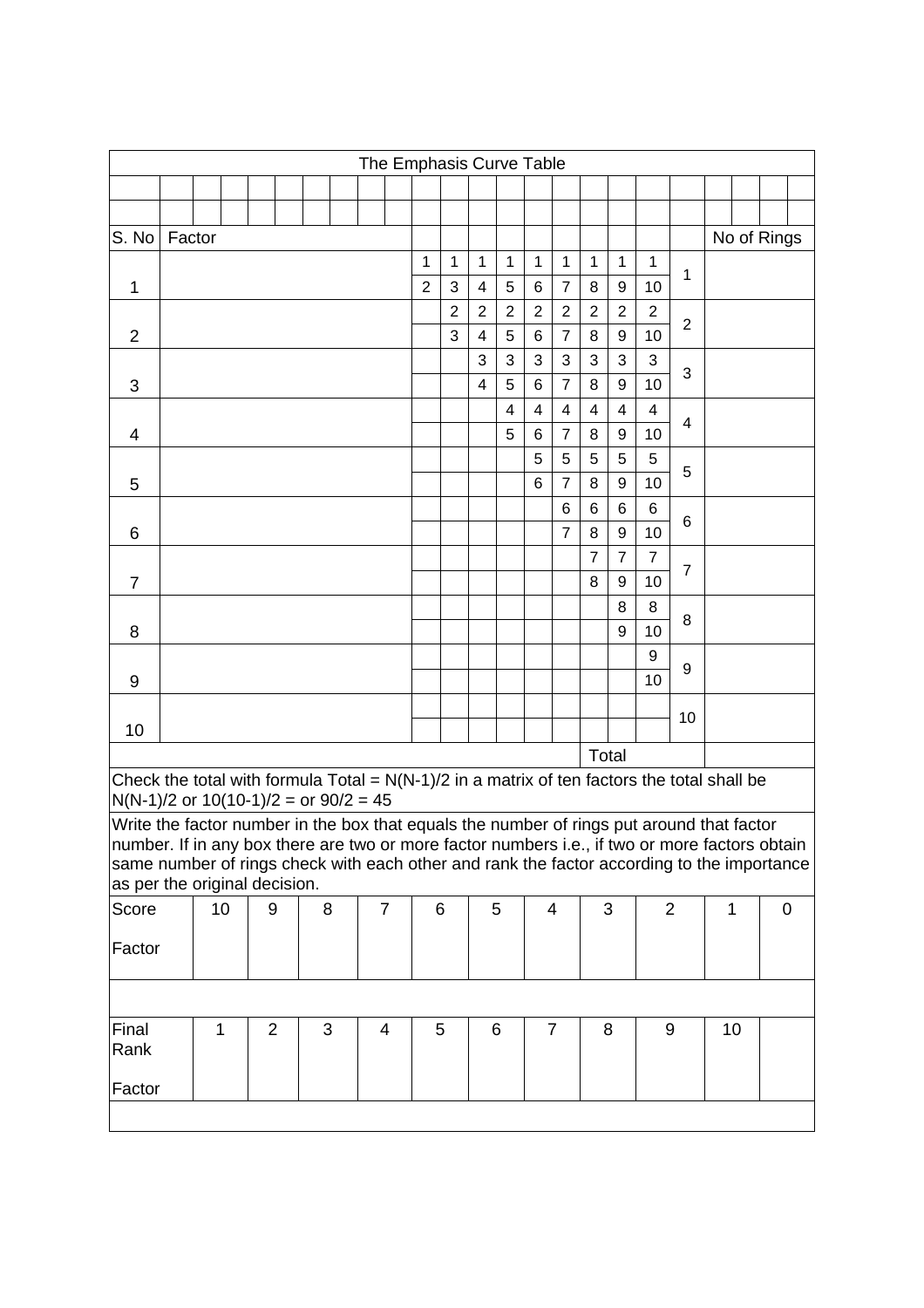|                                                                                                                                                                                              | The Emphasis Curve Table                                                                      |                     |                        |  |                         |   |  |        |    |              |                |           |                  |                   |                      |                   |                                                                                                         |                   |                |                |             |                |  |
|----------------------------------------------------------------------------------------------------------------------------------------------------------------------------------------------|-----------------------------------------------------------------------------------------------|---------------------|------------------------|--|-------------------------|---|--|--------|----|--------------|----------------|-----------|------------------|-------------------|----------------------|-------------------|---------------------------------------------------------------------------------------------------------|-------------------|----------------|----------------|-------------|----------------|--|
|                                                                                                                                                                                              |                                                                                               |                     |                        |  |                         |   |  |        |    |              |                |           |                  |                   |                      |                   |                                                                                                         |                   |                |                |             |                |  |
|                                                                                                                                                                                              |                                                                                               |                     |                        |  |                         |   |  |        |    |              |                |           |                  |                   |                      |                   |                                                                                                         |                   |                |                |             |                |  |
| S. No                                                                                                                                                                                        | Factor                                                                                        |                     |                        |  |                         |   |  |        |    |              |                |           |                  |                   |                      |                   |                                                                                                         |                   |                |                | No of Rings |                |  |
|                                                                                                                                                                                              |                                                                                               |                     |                        |  |                         |   |  |        |    | 1            | $\mathbf{1}$   | $\bigcup$ | $\mathbf{1}$     | 1                 | 1                    | $\bigcup$         | 1                                                                                                       | 1                 |                |                |             |                |  |
| 1                                                                                                                                                                                            |                                                                                               |                     | <b>Central Locking</b> |  |                         |   |  |        |    | $\mathbf{2}$ | 3              | 4         | $\left(5\right)$ | 6)                | I                    | 8                 | زی                                                                                                      | W                 | 1              |                |             | $\overline{2}$ |  |
|                                                                                                                                                                                              |                                                                                               |                     |                        |  |                         |   |  |        |    |              | $\overline{c}$ | 2)        | $\mathbf 2$      | $\left( 2\right)$ | $\overline{2}$       | $\overline{2}$    | $\overline{2}$                                                                                          | $\left( 2\right)$ |                |                |             |                |  |
| 2                                                                                                                                                                                            | <b>ABS</b>                                                                                    |                     |                        |  |                         |   |  |        |    |              | 3              | 4         | 5)               | 6                 | $\overline{7}$       | 8                 | 9                                                                                                       | 10                | $\overline{2}$ | 8              |             |                |  |
|                                                                                                                                                                                              |                                                                                               |                     |                        |  |                         |   |  |        |    |              |                | 3         | 3                | 3                 | 3                    | 3                 | $\mathfrak{D}% _{T}=\mathfrak{D}_{T}\!\left( a,b\right) ,\ \mathfrak{D}_{T}=C_{T}\!\left( a,b\right) ,$ | 3                 | 3              |                |             |                |  |
| 3                                                                                                                                                                                            |                                                                                               |                     | <b>Power Steering</b>  |  |                         |   |  |        |    |              |                | 4         | $\sqrt{5}$       | $\widehat{6}$     | $\overrightarrow{7}$ | $\left( 8\right)$ | $\mathsf g$                                                                                             | @                 |                |                | 4           |                |  |
|                                                                                                                                                                                              |                                                                                               |                     |                        |  |                         |   |  |        |    |              |                |           | 4                | 4                 | 4                    | $\overline{4}$    | $\overline{4}$                                                                                          | 4                 | 4              |                |             |                |  |
| 4                                                                                                                                                                                            | Sun Roof                                                                                      |                     |                        |  |                         |   |  |        |    |              |                |           | $\overline{5}$   | $6\phantom{.}6$   | $\vec{z}$            | 8                 | 9)                                                                                                      | (10               |                |                | 1           |                |  |
|                                                                                                                                                                                              |                                                                                               |                     |                        |  |                         |   |  |        |    |              |                |           |                  | 5                 | হ)                   | $\widehat{5}$     | $\widehat{5}$                                                                                           | 5)                | 5              |                |             |                |  |
| 5                                                                                                                                                                                            |                                                                                               |                     |                        |  | <b>Four Wheel Drive</b> |   |  |        |    |              |                |           |                  | 6                 | $\overline{7}$       | 8                 | 9                                                                                                       | 10                |                |                | 9           |                |  |
|                                                                                                                                                                                              |                                                                                               |                     |                        |  |                         |   |  |        |    |              |                |           |                  |                   | 6                    | ିତି               | 6                                                                                                       | 6                 | 6              |                |             |                |  |
| 6                                                                                                                                                                                            | <b>Collapsible Steering Wheel</b>                                                             |                     |                        |  |                         |   |  |        |    |              |                |           |                  | 7                 | 8                    | $\left[9\right]$  | @                                                                                                       |                   |                | 4              |             |                |  |
|                                                                                                                                                                                              |                                                                                               |                     |                        |  |                         |   |  |        |    |              |                |           |                  | $\overline{L}$    | $\overline{7}$       | 7)                | $\overline{7}$                                                                                          |                   |                |                |             |                |  |
| $\overline{7}$                                                                                                                                                                               |                                                                                               | <b>Alloy Wheels</b> |                        |  |                         |   |  |        |    |              |                |           |                  | 8                 | 9                    | 10                |                                                                                                         |                   |                | $\overline{7}$ |             |                |  |
|                                                                                                                                                                                              |                                                                                               |                     |                        |  |                         |   |  |        |    |              |                |           |                  |                   |                      | 8                 | 8                                                                                                       | 8                 |                |                |             |                |  |
| 8                                                                                                                                                                                            | Price                                                                                         |                     |                        |  |                         |   |  |        |    |              |                |           |                  |                   | 9)                   | (10)              |                                                                                                         |                   |                | $\mathbf 0$    |             |                |  |
|                                                                                                                                                                                              |                                                                                               |                     |                        |  |                         |   |  |        |    |              |                |           |                  |                   |                      | 9                 |                                                                                                         | 9<br>4            |                |                |             |                |  |
| 9                                                                                                                                                                                            | <b>Fuel Consumption</b>                                                                       |                     |                        |  |                         |   |  |        |    |              |                |           |                  |                   | @                    |                   |                                                                                                         |                   |                |                |             |                |  |
|                                                                                                                                                                                              |                                                                                               |                     |                        |  |                         |   |  |        |    |              |                |           |                  |                   |                      |                   |                                                                                                         |                   | 10             |                |             |                |  |
| 10                                                                                                                                                                                           |                                                                                               |                     |                        |  | <b>Maintenance Cost</b> |   |  |        |    |              |                |           |                  |                   |                      |                   |                                                                                                         |                   |                |                | 6           |                |  |
|                                                                                                                                                                                              |                                                                                               |                     |                        |  |                         |   |  |        |    |              |                |           |                  | Total             |                      |                   |                                                                                                         |                   |                |                |             |                |  |
|                                                                                                                                                                                              | Check the total with formula Total = $N(N-1)/2$ in a matrix of ten factors the total shall be |                     |                        |  |                         |   |  |        |    |              |                |           |                  |                   |                      |                   |                                                                                                         |                   |                |                |             |                |  |
| $N(N-1)/2$ or 10(10-1)/2 = or 90/2 = 45                                                                                                                                                      |                                                                                               |                     |                        |  |                         |   |  |        |    |              |                |           |                  |                   |                      |                   |                                                                                                         |                   |                |                |             |                |  |
| Write the factor number in the box that equals the number of rings put around that factor                                                                                                    |                                                                                               |                     |                        |  |                         |   |  |        |    |              |                |           |                  |                   |                      |                   |                                                                                                         |                   |                |                |             |                |  |
| number. If in any box there are two or more factor numbers i.e., if two or more factors obtain<br>same number of rings check with each other and rank the factor according to the importance |                                                                                               |                     |                        |  |                         |   |  |        |    |              |                |           |                  |                   |                      |                   |                                                                                                         |                   |                |                |             |                |  |
| as per the original decision.                                                                                                                                                                |                                                                                               |                     |                        |  |                         |   |  |        |    |              |                |           |                  |                   |                      |                   |                                                                                                         |                   |                |                |             |                |  |
| Score                                                                                                                                                                                        |                                                                                               |                     | 10                     |  | 9                       | 8 |  |        | 7  |              | 6              | 5         |                  |                   | 4                    |                   | 3                                                                                                       | $\overline{2}$    |                |                | 1           | $\mathbf 0$    |  |
|                                                                                                                                                                                              |                                                                                               |                     |                        |  |                         |   |  |        |    |              |                |           |                  |                   | 3                    |                   |                                                                                                         |                   |                |                |             |                |  |
| Factor                                                                                                                                                                                       | 5<br>$\overline{2}$<br>$\overline{7}$                                                         |                     |                        |  |                         |   |  |        | 10 |              |                |           | $\,$ 6 $\,$      |                   |                      | 1                 |                                                                                                         | 4                 |                |                |             |                |  |
|                                                                                                                                                                                              | 9                                                                                             |                     |                        |  |                         |   |  |        |    |              |                |           |                  |                   |                      |                   |                                                                                                         |                   |                |                |             |                |  |
|                                                                                                                                                                                              |                                                                                               |                     |                        |  |                         |   |  |        |    |              |                |           |                  |                   |                      |                   |                                                                                                         |                   |                |                |             |                |  |
| Final                                                                                                                                                                                        |                                                                                               |                     | 1                      |  | $\overline{2}$          | 3 |  |        | 4  |              | 5              | 6         |                  |                   | $\overline{7}$       |                   | 8                                                                                                       |                   | 9              |                | 10          |                |  |
| Rank                                                                                                                                                                                         |                                                                                               |                     |                        |  |                         |   |  |        |    |              |                |           |                  |                   |                      |                   |                                                                                                         |                   |                |                |             |                |  |
| Factor                                                                                                                                                                                       | $\overline{2}$<br>5<br>$\overline{7}$<br>10                                                   |                     |                        |  |                         |   |  | 6<br>9 |    | 3            |                |           | 4<br>1           |                   | 8                    |                   |                                                                                                         |                   |                |                |             |                |  |
|                                                                                                                                                                                              |                                                                                               |                     |                        |  |                         |   |  |        |    |              |                |           |                  |                   |                      |                   |                                                                                                         |                   |                |                |             |                |  |
|                                                                                                                                                                                              |                                                                                               |                     |                        |  |                         |   |  |        |    |              |                |           |                  |                   |                      |                   |                                                                                                         |                   |                |                |             |                |  |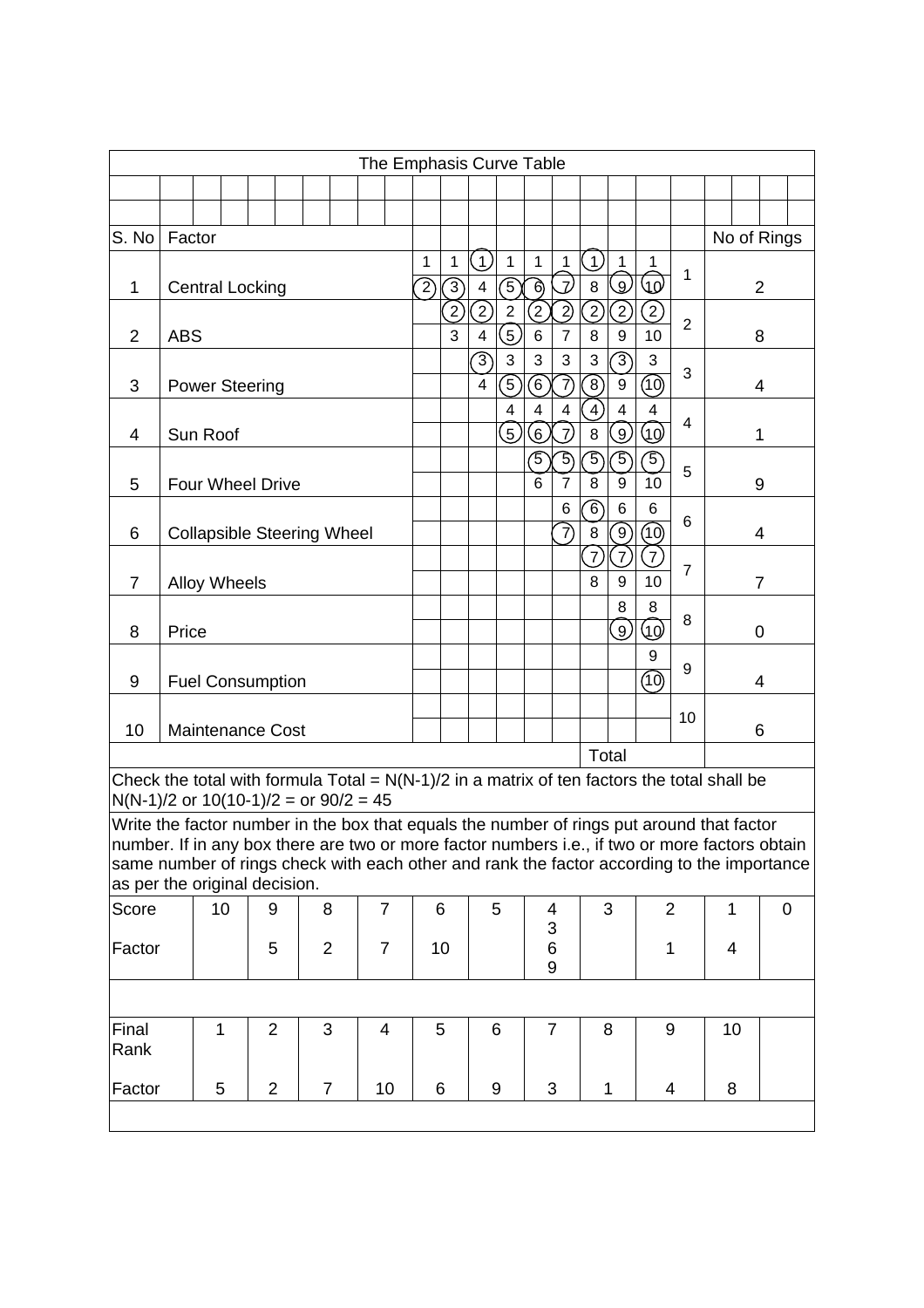|                                                                                                | The Emphasis Curve Table                                                                                                             |               |    |  |   |                            |   |  |   |   |                    |                |                  |                |                       |                      |                   |                                                |                  |                |   |                |  |                |  |  |
|------------------------------------------------------------------------------------------------|--------------------------------------------------------------------------------------------------------------------------------------|---------------|----|--|---|----------------------------|---|--|---|---|--------------------|----------------|------------------|----------------|-----------------------|----------------------|-------------------|------------------------------------------------|------------------|----------------|---|----------------|--|----------------|--|--|
|                                                                                                |                                                                                                                                      |               |    |  |   |                            |   |  |   |   |                    |                |                  |                |                       |                      |                   |                                                |                  |                |   |                |  |                |  |  |
|                                                                                                |                                                                                                                                      |               |    |  |   |                            |   |  |   |   |                    |                |                  |                |                       |                      |                   |                                                |                  |                |   |                |  |                |  |  |
| S. No                                                                                          | Factor                                                                                                                               |               |    |  |   |                            |   |  |   |   |                    |                |                  |                |                       |                      |                   |                                                |                  |                |   | No of Rings    |  |                |  |  |
|                                                                                                |                                                                                                                                      |               |    |  |   |                            |   |  |   |   | $\left( 1 \right)$ | $\mathbf{1}$   | 1                | 1              | 1                     | $\hat{1}$            | $\mathbf 1$       | $\left( \begin{matrix} 1 \end{matrix} \right)$ | (1)              | 1              |   |                |  |                |  |  |
| 1                                                                                              | Price                                                                                                                                |               |    |  |   |                            |   |  |   |   | $\overline{2}$     | $\mathcal{Y}$  | $\left(4\right)$ | 5)             | $\bigcirc$            | $\overline{7}$       | (8)               | 9                                              | 10               |                |   | 4              |  |                |  |  |
|                                                                                                |                                                                                                                                      |               |    |  |   |                            |   |  |   |   |                    | $\overline{2}$ | $\overline{2}$   | $\overline{2}$ | $\overline{2}$        | $\overline{2}$       | $\overline{2}$    | $\overline{2}$                                 | $\overline{2}$   | $\overline{2}$ |   |                |  |                |  |  |
| $\overline{2}$                                                                                 | Delivery                                                                                                                             |               |    |  |   |                            |   |  |   |   |                    | 3)             | $\mathbf{4}$     | $\widehat{5}$  | 6                     | 7                    | ි8)               | $\Theta$                                       | രി               |                | 0 |                |  |                |  |  |
|                                                                                                |                                                                                                                                      |               |    |  |   |                            |   |  |   |   |                    |                | $\mathcal{E}$    | $\mathbf{3}$   | 3                     | $\left(3\right)$     | 3                 | $\left(3\right)$                               | $\left(3\right)$ | 3              |   |                |  |                |  |  |
| 3                                                                                              |                                                                                                                                      |               |    |  |   | <b>Cost of Maintenance</b> |   |  |   |   |                    |                | 4                | 5              | $\bigcirc$            | $\overline{7}$       | $\left( 8\right)$ | 9                                              | 10               |                |   | $\overline{7}$ |  |                |  |  |
|                                                                                                |                                                                                                                                      |               |    |  |   |                            |   |  |   |   |                    |                |                  | 4              | 4<br>$\left[6\right]$ | $\overrightarrow{4}$ | 4                 | 4<br>$\overline{9}$                            | 4<br>(10)        | 4              |   |                |  |                |  |  |
| 4                                                                                              | No of Feeders                                                                                                                        |               |    |  |   |                            |   |  |   |   |                    |                |                  | $\mathfrak{H}$ | 5                     | $\overline{7}$<br>5) | (8)<br>5          | 5)                                             | (5)              |                |   | 3              |  |                |  |  |
| 5                                                                                              | Intarsia                                                                                                                             |               |    |  |   |                            |   |  |   |   |                    |                |                  |                | (6)                   | $\overline{7}$       | $\binom{8}{ }$    | 9                                              | 10               | 5              | 6 |                |  |                |  |  |
|                                                                                                |                                                                                                                                      |               |    |  |   |                            |   |  |   |   |                    |                |                  |                |                       | $\overline{6}$       | 6                 | $\bigcirc$                                     | $^{(6)}$         |                |   |                |  |                |  |  |
| 6                                                                                              | Fashioning                                                                                                                           |               |    |  |   |                            |   |  |   |   |                    |                |                  |                |                       | $\overline{7}$       | ತಿ                | 9                                              | 10               | 6              | 8 |                |  |                |  |  |
|                                                                                                |                                                                                                                                      |               |    |  |   |                            |   |  |   |   |                    |                |                  |                |                       |                      | $\overline{7}$    | $7\,$                                          | 7                |                |   |                |  |                |  |  |
| $\overline{7}$                                                                                 | Comb                                                                                                                                 |               |    |  |   |                            |   |  |   |   |                    |                |                  |                |                       |                      | (8)               | $\boldsymbol{9}$                               | 10               | $\overline{7}$ | 3 |                |  |                |  |  |
|                                                                                                |                                                                                                                                      |               |    |  |   |                            |   |  |   |   |                    |                |                  |                |                       |                      | (8)               | (8)                                            |                  |                |   |                |  |                |  |  |
| 8                                                                                              |                                                                                                                                      | Service       |    |  |   |                            |   |  |   |   |                    |                |                  |                |                       | 9                    | 10                | 8                                              |                  | 9              |   |                |  |                |  |  |
|                                                                                                |                                                                                                                                      |               |    |  |   |                            |   |  |   |   |                    |                |                  |                |                       | 9)                   |                   |                                                |                  |                |   |                |  |                |  |  |
| 9                                                                                              |                                                                                                                                      | No of Systems |    |  |   |                            |   |  |   |   |                    |                |                  |                |                       |                      | 10                | 9                                              | 3                |                |   |                |  |                |  |  |
|                                                                                                |                                                                                                                                      |               |    |  |   |                            |   |  |   |   |                    |                |                  |                |                       | 10                   |                   |                                                |                  |                |   |                |  |                |  |  |
| 10                                                                                             | <b>Optimum Knitting Speed</b>                                                                                                        |               |    |  |   |                            |   |  |   |   |                    |                |                  |                |                       |                      |                   | $\overline{2}$                                 |                  |                |   |                |  |                |  |  |
|                                                                                                | Total                                                                                                                                |               |    |  |   |                            |   |  |   |   |                    |                |                  |                |                       |                      |                   |                                                |                  |                |   |                |  |                |  |  |
|                                                                                                | Check the total with formula Total = $N(N-1)/2$ in a matrix of ten factors the total shall be                                        |               |    |  |   |                            |   |  |   |   |                    |                |                  |                |                       |                      |                   |                                                |                  |                |   |                |  |                |  |  |
|                                                                                                | $N(N-1)/2$ or 10(10-1)/2 = or 90/2 = 45<br>Write the factor number in the box that equals the number of rings put around that factor |               |    |  |   |                            |   |  |   |   |                    |                |                  |                |                       |                      |                   |                                                |                  |                |   |                |  |                |  |  |
| number. If in any box there are two or more factor numbers i.e., if two or more factors obtain |                                                                                                                                      |               |    |  |   |                            |   |  |   |   |                    |                |                  |                |                       |                      |                   |                                                |                  |                |   |                |  |                |  |  |
| same number of rings check with each other and rank the factor according to the importance     |                                                                                                                                      |               |    |  |   |                            |   |  |   |   |                    |                |                  |                |                       |                      |                   |                                                |                  |                |   |                |  |                |  |  |
| as per the original decision.                                                                  |                                                                                                                                      |               |    |  |   |                            |   |  |   |   |                    |                |                  |                |                       |                      |                   |                                                |                  |                |   |                |  |                |  |  |
| Score                                                                                          |                                                                                                                                      |               | 10 |  | 9 |                            | 8 |  |   | 7 | $\,6$              |                | 5                |                |                       | 4                    |                   | $\ensuremath{\mathsf{3}}$                      | $\overline{2}$   |                | 1 |                |  | $\pmb{0}$      |  |  |
| Factor                                                                                         |                                                                                                                                      |               |    |  | 8 |                            | 6 |  |   | 3 |                    | 5              |                  |                |                       | 1                    |                   | 4<br>$\overline{7}$                            | 10               |                |   |                |  | $\overline{2}$ |  |  |
|                                                                                                |                                                                                                                                      |               |    |  |   |                            |   |  |   |   |                    |                |                  |                |                       |                      |                   | 9                                              |                  |                |   |                |  |                |  |  |
|                                                                                                |                                                                                                                                      |               |    |  |   |                            |   |  |   |   |                    |                |                  |                |                       |                      |                   |                                                |                  |                |   |                |  |                |  |  |
|                                                                                                |                                                                                                                                      |               |    |  |   |                            |   |  |   |   |                    |                |                  |                |                       |                      |                   |                                                |                  |                |   |                |  |                |  |  |
|                                                                                                |                                                                                                                                      |               |    |  |   |                            |   |  |   |   |                    |                |                  |                |                       |                      |                   |                                                |                  |                |   |                |  |                |  |  |
| Final                                                                                          | 1<br>$\overline{2}$<br>3<br>5<br>4                                                                                                   |               |    |  |   |                            |   |  | 6 |   |                    | $\overline{7}$ |                  | 8              | 9<br>10               |                      |                   |                                                |                  |                |   |                |  |                |  |  |
| Rank                                                                                           |                                                                                                                                      |               |    |  |   |                            |   |  |   |   |                    |                |                  |                |                       |                      |                   |                                                |                  |                |   |                |  |                |  |  |
| Factor                                                                                         | 6<br>3<br>10<br>$\overline{2}$<br>8<br>5<br>$\mathbf 1$<br>$\overline{7}$<br>9<br>4                                                  |               |    |  |   |                            |   |  |   |   |                    |                |                  |                |                       |                      |                   |                                                |                  |                |   |                |  |                |  |  |
|                                                                                                |                                                                                                                                      |               |    |  |   |                            |   |  |   |   |                    |                |                  |                |                       |                      |                   |                                                |                  |                |   |                |  |                |  |  |